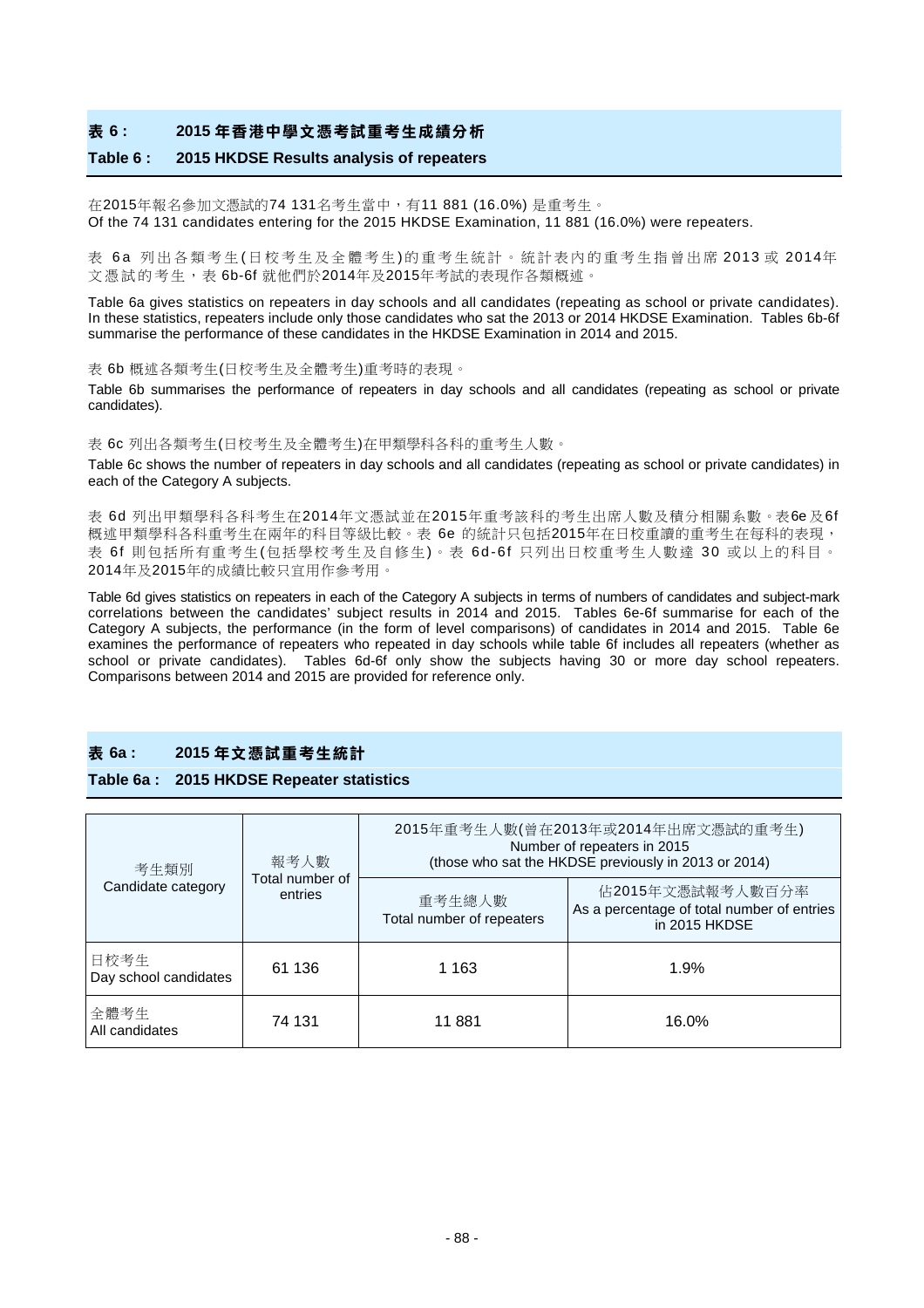# **表 6b : 2015 年文憑試重考生成績分析**

#### **Table 6b : 2015 HKDSE Performance analysis of repeaters**

此統計概述重考生在2015年文憑試的整體表現。在計算最佳五科成績表現時,數學必修部分及延伸部分會被視為同一個科目 組合。若考生同時應考兩個部分,則選擇其中成績較好的一個。此統計表只包含甲類學科及乙類學科成績,若選修乙類學科, 成績獲「達標並表現優異」則被視為甲類學科的第 3 級成績。

The statistics below summarise the performance of repeaters in the 2015 HKDSE Examination. In the calculations for attainment in the best five subjects, Mathematics Compulsory Part and Mathematics Extended Part are counted as one subject. When candidates have results in both parts, the better of the two will be selected. Both Category A and Category B subjects are included in the table. 'Attained with Distinction' in Category B subjects is deemed comparable to level 3 in Category A subjects.

| 考生類別<br>Candidate category              | 以日校考生身份應考<br>2015年文憑試<br>Repeated as day school<br>candidates in 2015 | 2015年文憑試全體重考生<br>(學校考生或自修生)<br>All repeaters in 2015<br>(school or private<br>candidates) |
|-----------------------------------------|-----------------------------------------------------------------------|-------------------------------------------------------------------------------------------|
| 應考最少五科<br>Taking at least five subjects | 1 1 0 5                                                               | 3 9 6 4                                                                                   |
| 五科取得 2 級或以上                             | 913                                                                   | 3 1 0 1                                                                                   |
| Five level 2 or above                   | (82.6%)                                                               | (78.2%)                                                                                   |
| 五科取得 3 級或以上                             | 533                                                                   | 1 645                                                                                     |
| Five level 3 or above                   | (48.2%)                                                               | (41.5%)                                                                                   |
| 五科取得 4 級或以上                             | 165                                                                   | 431                                                                                       |
| Five level 4 or above                   | $(14.9\%)$                                                            | $(10.9\%)$                                                                                |
| 五科取得5級或以上                               | 7                                                                     | 25                                                                                        |
| Five level 5 or above                   | $(0.6\%)$                                                             | $(0.6\%)$                                                                                 |

| 出席人數<br>No. sat                                                                                               | 1 156             | 11 093              |
|---------------------------------------------------------------------------------------------------------------|-------------------|---------------------|
| 於核心科目中取得「2222」或更佳成績<br>Core subjects at 2222 or better                                                        | 889<br>$(76.9\%)$ | 2944<br>(26.5%)     |
| 於核心科目中取得「2222」或更佳成績,並於一個選修科目取得<br>2 級或以上 成績<br>Core subjects at 2222 or better, with one elective at level 2+ | 871<br>(75.3%)    | 2 6 9 7<br>(24.3%)  |
| 於核心科目中取得「3322」或更佳成績<br>Core subjects at 3322 or better                                                        | 448<br>(38.8%)    | 1 537<br>$(13.9\%)$ |
| 於核心科目中取得「3322」或更佳成績,並於一個選修科目取得<br>2級或以上成績<br>Core subjects at 3322 or better, with one elective at level 2+   | 445<br>(38.5%)    | 1435<br>$(12.9\%)$  |
| 於核心科目中取得「3322」或更佳成績,並於一個選修科目取得<br>3 級或以上成績<br>Core subjects at 3322 or better, with one elective at level 3+  | 424<br>(36.7%)    | 1 341<br>$(12.1\%)$ |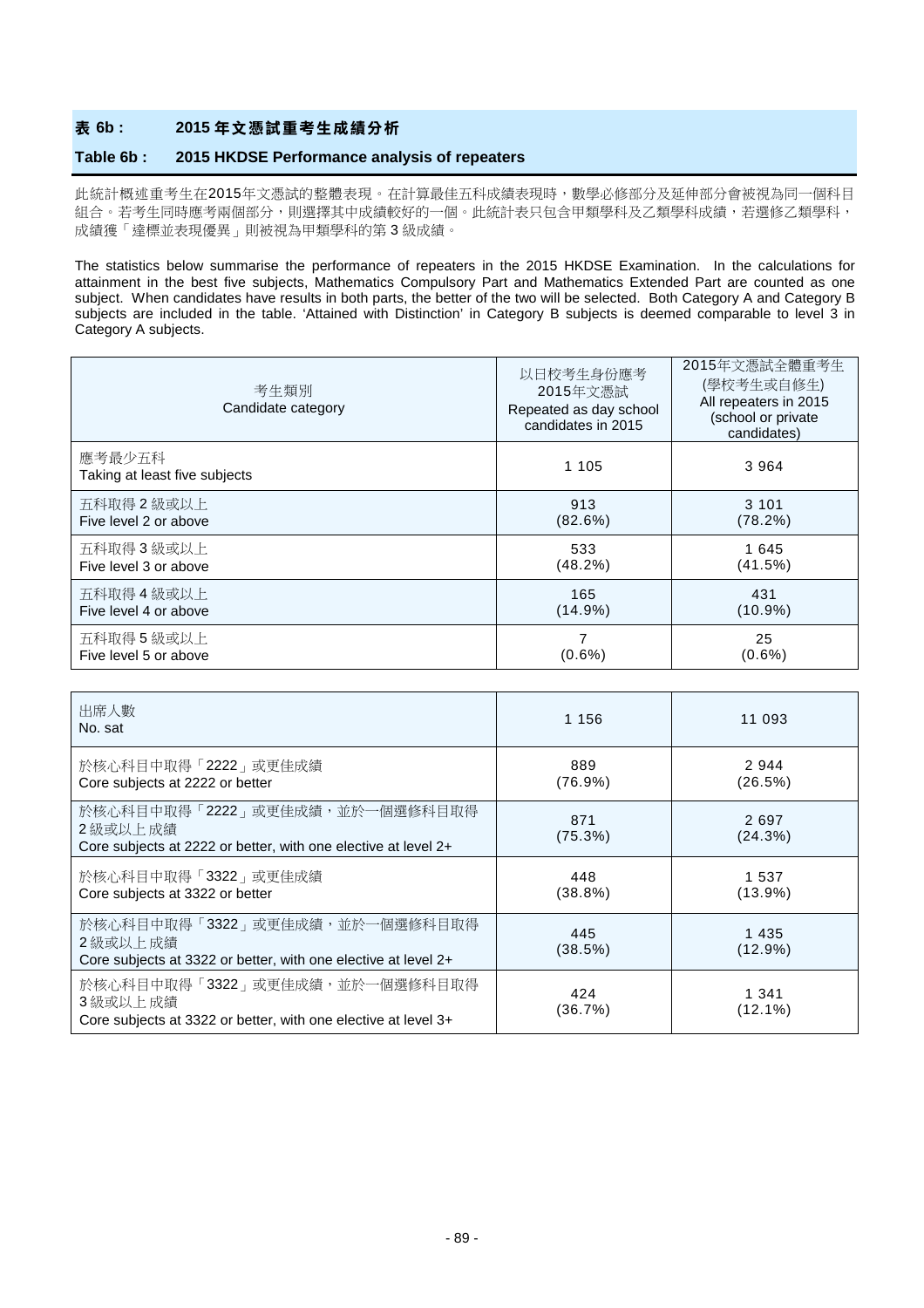# **表 6c : 2015 年文憑試甲類學科各科的重考生人數**

# **Table 6c : 2015 HKDSE Repeater statistics in each of the Category A subjects**

|                                   |                  |                                                |                                                                       | 在2014年文憑試並在2015年重考同科的考生<br>Candidates who sat the subject in 2014 HKDSE<br>and repeated it in 2015 |  |
|-----------------------------------|------------------|------------------------------------------------|-----------------------------------------------------------------------|----------------------------------------------------------------------------------------------------|--|
|                                   |                  | 科目<br>Subject                                  | 以日校考生身份應考<br>2015年文憑試<br>Repeated as day school<br>candidates in 2015 | 2015年文憑試全體重考生<br>(學校考生或自修生)<br>All repeaters in 2015<br>(school or private candidates)             |  |
| 生物                                |                  | Biology                                        | 245                                                                   | 1 1 7 3                                                                                            |  |
| 化學                                |                  | Chemistry                                      | 246                                                                   | 1 1 1 6                                                                                            |  |
| 中國歷史                              |                  | Chinese History                                | 93                                                                    | 385                                                                                                |  |
| 中國語文                              |                  | Chinese Language                               | 1 0 1 6                                                               | 6 8 4 1                                                                                            |  |
| 中國文學                              |                  | <b>Chinese Literature</b>                      | 23                                                                    | 128                                                                                                |  |
|                                   | 設計與應用科技          | Design and Applied Technology                  | $\overline{2}$                                                        | $\overline{2}$                                                                                     |  |
| 經濟                                |                  | Economics                                      | 249                                                                   | 1 3 0 1                                                                                            |  |
| 英國語文                              |                  | English Language                               | 1 0 1 3                                                               | 7 0 4 9                                                                                            |  |
| 倫理與宗教                             |                  | Ethics and Religious Studies                   | 5                                                                     | 19                                                                                                 |  |
| 地理                                |                  | Geography                                      | 123                                                                   | 539                                                                                                |  |
| 健康管理與社會關懷                         |                  | Health Management and Social Care              | 12                                                                    | 32                                                                                                 |  |
| 歷史                                |                  | History                                        | 74                                                                    | 343                                                                                                |  |
|                                   | 資訊及通訊科技          | Information and Communication Technology       | 61                                                                    | 311                                                                                                |  |
| 通識教育                              |                  | <b>Liberal Studies</b>                         | 1 0 0 3                                                               | 4 7 2 3                                                                                            |  |
| 英語文學                              |                  | Literature in English                          | 1                                                                     | 4                                                                                                  |  |
|                                   | 必修部分             | <b>Compulsory Part</b>                         | 1 0 0 4                                                               | 6 0 7 7                                                                                            |  |
| Vlathematics<br>數學                | 延伸部分<br>(微積分與統計) | <b>Extended Part (Calculus and Statistics)</b> | 64                                                                    | 301                                                                                                |  |
|                                   | 延伸部分<br>(代數與微積分) | Extended Part (Algebra and Calculus)           | 73                                                                    | 486                                                                                                |  |
| 音樂                                |                  | Music                                          | 1                                                                     | 3                                                                                                  |  |
| 體育                                |                  | <b>Physical Education</b>                      | 10                                                                    | 27                                                                                                 |  |
| 物理                                |                  | Physics                                        | 220                                                                   | 1 0 5 5                                                                                            |  |
|                                   | 組合科學             | <b>Combined Science</b>                        | 52                                                                    | 212                                                                                                |  |
| Science<br>科學                     | 綜合科學             | Integrated Science                             |                                                                       | 1                                                                                                  |  |
| 科技與生活<br>Technology<br>and Living | 食品科學<br>與科技      | Food Science and Technology                    | 1                                                                     | 4                                                                                                  |  |
|                                   | 服裝、成衣<br>與紡織     | Fashion, Clothing and Textiles                 | ٠                                                                     | 1                                                                                                  |  |
| 旅遊與款待                             |                  | Tourism and Hospitality Studies                | 27                                                                    | 102                                                                                                |  |
| 視覺藝術                              |                  | Visual Arts                                    | 29                                                                    | 95                                                                                                 |  |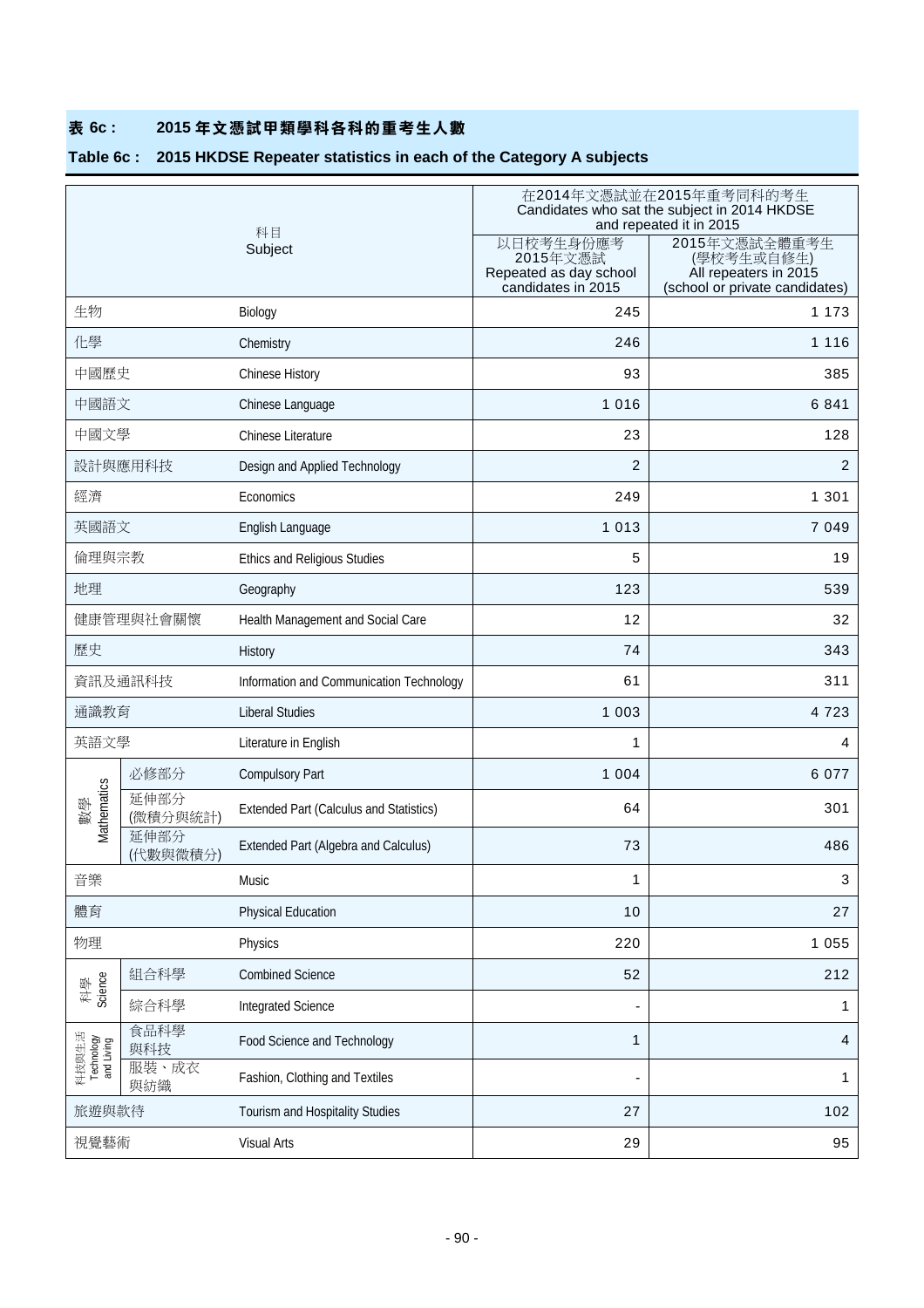# **表 6d : 2015 年文憑試甲類學科各科重考生的積分相關系數**

# **Table 6d : 2015 HKDSE Correlation between repeaters' subject marks in each of the Category A subjects**

|                 |                                                                |                                                                   |                     | 在2014年文憑試並在2015年重考同科的考生<br>Candidates who sat the subject in 2014 HKDSE and repeated it in 2015 |                     |  |
|-----------------|----------------------------------------------------------------|-------------------------------------------------------------------|---------------------|-------------------------------------------------------------------------------------------------|---------------------|--|
|                 | 科目<br>Subject                                                  | 以日校考生身份應考2015年文憑試<br>Repeated as day school candidates<br>in 2015 |                     | 2015年文憑試全體重考生<br>(學校考生或自修生)<br>All repeaters in 2015<br>(school or private candidates)          |                     |  |
|                 |                                                                | 考生人數<br>No. of candidates                                         | 相關系數<br>Correlation | 考生人數<br>No. of candidates                                                                       | 相關系數<br>Correlation |  |
| 生物<br>Biology   |                                                                | 245                                                               | 0.83                | 1 173                                                                                           | 0.84                |  |
| 化學<br>Chemistry |                                                                | 246                                                               | 0.89                | 1 1 1 6                                                                                         | 0.84                |  |
| 中國歷史            | <b>Chinese History</b>                                         | 93                                                                | 0.75                | 385                                                                                             | 0.72                |  |
| 中國語文            | Chinese Language                                               | 1 0 1 6                                                           | 0.71                | 6841                                                                                            | 0.65                |  |
| 經濟<br>Economics |                                                                | 249<br>0.86                                                       |                     | 1 3 0 1                                                                                         | 0.85                |  |
| 英國語文            | English Language                                               | 1 0 1 3                                                           | 0.91                | 7 0 4 9                                                                                         | 0.91                |  |
| 地理<br>Geography |                                                                | 123                                                               | 0.77                | 539                                                                                             | 0.78                |  |
| 歷史<br>History   |                                                                | 74                                                                | 0.69                | 343                                                                                             | 0.72                |  |
|                 | 資訊及通訊科技<br>Information and Communication Technology            | 61                                                                | 0.89                | 311                                                                                             | 0.83                |  |
| 通識教育            | <b>Liberal Studies</b>                                         | 1 0 0 3                                                           | 0.73                | 4 7 2 3                                                                                         | 0.71                |  |
|                 | 必修部分<br><b>Compulsory Part</b>                                 | 1 0 0 4                                                           | 0.89                | 6 0 7 7                                                                                         | 0.89                |  |
| 數學 Mathematics  | 延伸部分(微積分與統計)<br><b>Extended Part (Calculus and Statistics)</b> | 64                                                                | 0.62                | 301                                                                                             | 0.69                |  |
|                 | 延伸部分(代數與微積分)<br>Extended Part (Algebra and Calculus)           | 73                                                                | 0.74                | 486                                                                                             | 0.73                |  |
| 物理<br>Physics   |                                                                | 220                                                               | 0.85                | 1 0 5 5                                                                                         | 0.81                |  |
|                 | 科學-組合科學<br>Science - Combined Science                          | 52                                                                | 0.79                | 212                                                                                             | 0.77                |  |

註: 只列出日校重考生人數達 *30* 或以上的科目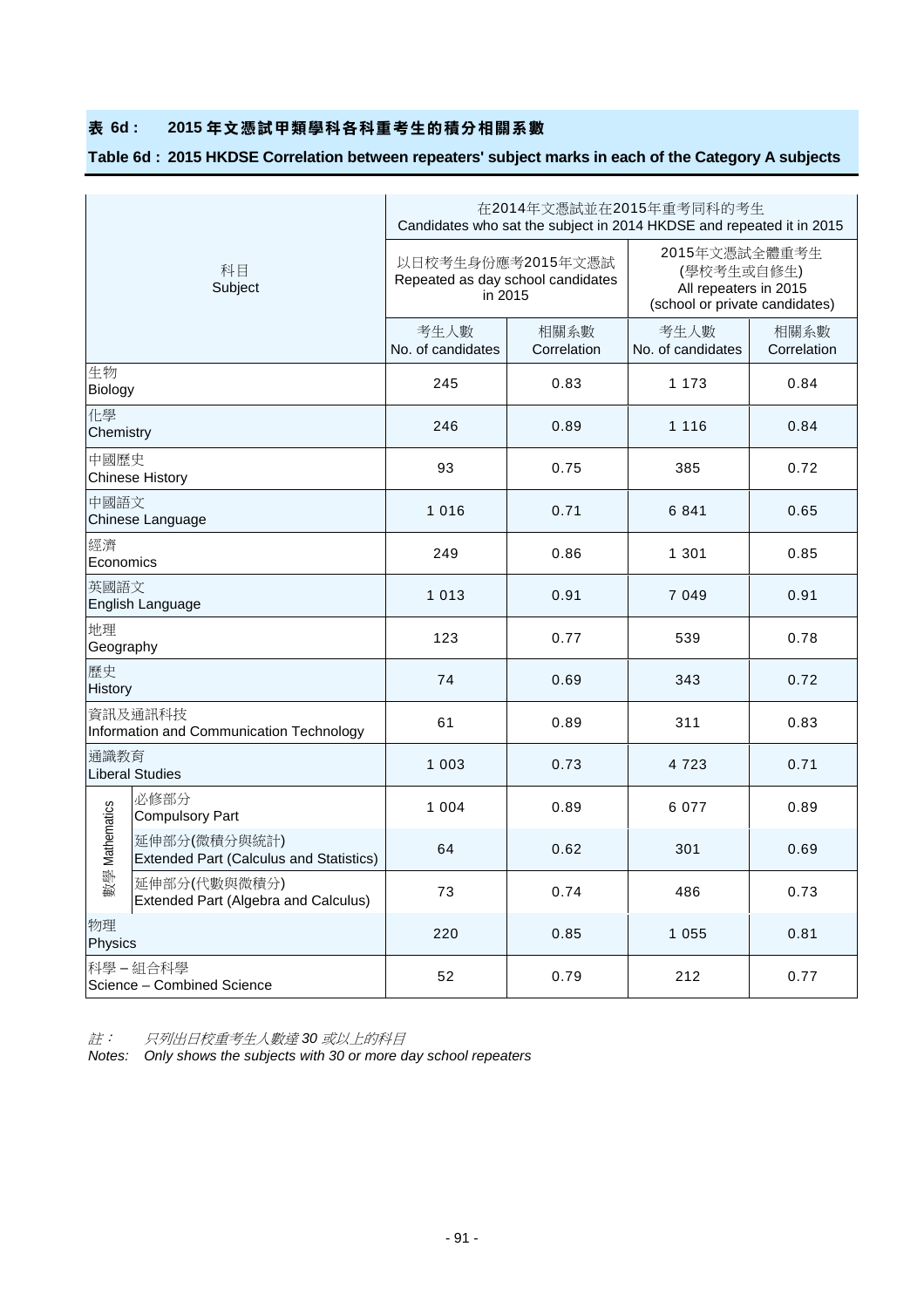**Table 6e : Comparison of the results obtained by 2015 HKDSE repeaters in 2014 and 2015 by each of the Category A subjects**

**Day School Repeaters**

| 2015<br>2014   | $5***$         | $5^*$          | $\sqrt{5}$ | $\overline{4}$  | 3              | $\overline{2}$ | 1 | U | 總數<br>Total |
|----------------|----------------|----------------|------------|-----------------|----------------|----------------|---|---|-------------|
| $5***$         | $\overline{A}$ |                |            |                 |                |                |   |   |             |
| $5^\star$      |                |                |            |                 |                |                |   |   |             |
| $\sqrt{5}$     |                | $\overline{4}$ | 9          | 6               |                |                |   |   | 19          |
| $\overline{a}$ |                | $\overline{4}$ | 33         | 39              | $\overline{4}$ |                |   |   | 80          |
| $\mathbf{3}$   |                |                | 4          | 38              | 35             | 4              |   |   | 82          |
| $\overline{2}$ |                |                |            | $5\phantom{.0}$ | 17             | 17             | 4 |   | 40          |
| 1              |                |                |            |                 | 3              | 15             | 5 |   | 23          |
| U              |                |                |            |                 |                |                |   |   |             |
| 總數<br>Total    |                | 9              | 46         | 88              | 59             | 36             | 6 |   | 245         |

生物 Biology

# 化學 Chemistry

| 2015<br>2014   | $5***$ | $5*$           | $\sqrt{5}$ | 4              | 3          | $\overline{2}$ | 1  | U | 總數<br>Total |
|----------------|--------|----------------|------------|----------------|------------|----------------|----|---|-------------|
| $5***$         |        |                |            |                |            |                |    |   |             |
| $5^{\star}$    |        | 1              |            |                |            |                |    |   | 1           |
| $\sqrt{5}$     |        | $\overline{4}$ | 8          | 2              |            |                |    |   | 14          |
| $\overline{4}$ |        | $\overline{4}$ | 30         | 43             | 1          |                |    |   | 78          |
| $\sqrt{3}$     |        |                | 8          | 39             | 40         |                |    |   | 87          |
| $\overline{c}$ |        |                |            | $\overline{2}$ | 21         | 11             | 2  |   | 36          |
| 1              |        |                |            |                | $\sqrt{5}$ | 10             | 13 |   | 29          |
| U              |        |                |            |                |            |                | 1  |   | 1           |
| 總數<br>Total    |        | 9              | 46         | 86             | 67         | 21             | 16 |   | 246         |

#### 中國歷史 Chinese History

| 2015<br>2014   | $5***$ | $5*$           | 5              | $\overline{4}$   | 3              | 2              | 1 | U | 總數<br>Total    |
|----------------|--------|----------------|----------------|------------------|----------------|----------------|---|---|----------------|
| $5***$         |        |                |                |                  |                |                |   |   |                |
| $5^\star$      |        | $\overline{ }$ |                |                  |                |                |   |   | 1              |
| $\sqrt{5}$     |        |                | 3              | 1                |                |                |   |   | $\overline{5}$ |
| $\overline{4}$ |        | 2              | $\overline{4}$ | 22               | $\overline{7}$ | 1              |   |   | 36             |
| 3              |        | и              | 3              | $\boldsymbol{9}$ | 15             | $\overline{4}$ |   | и | 33             |
| $\overline{c}$ |        |                |                | 1                | 3              | $\overline{7}$ | 1 |   | 12             |
| 1              |        |                |                |                  | 4              | 3              | 2 |   | $\,6\,$        |
| U              |        |                |                |                  |                |                |   |   |                |
| 總數<br>Total    |        | 5              | 10             | 33               | 26             | 15             | 3 | 1 | 93             |

註: 只列出日校重考生人數達 *30* 或以上的科目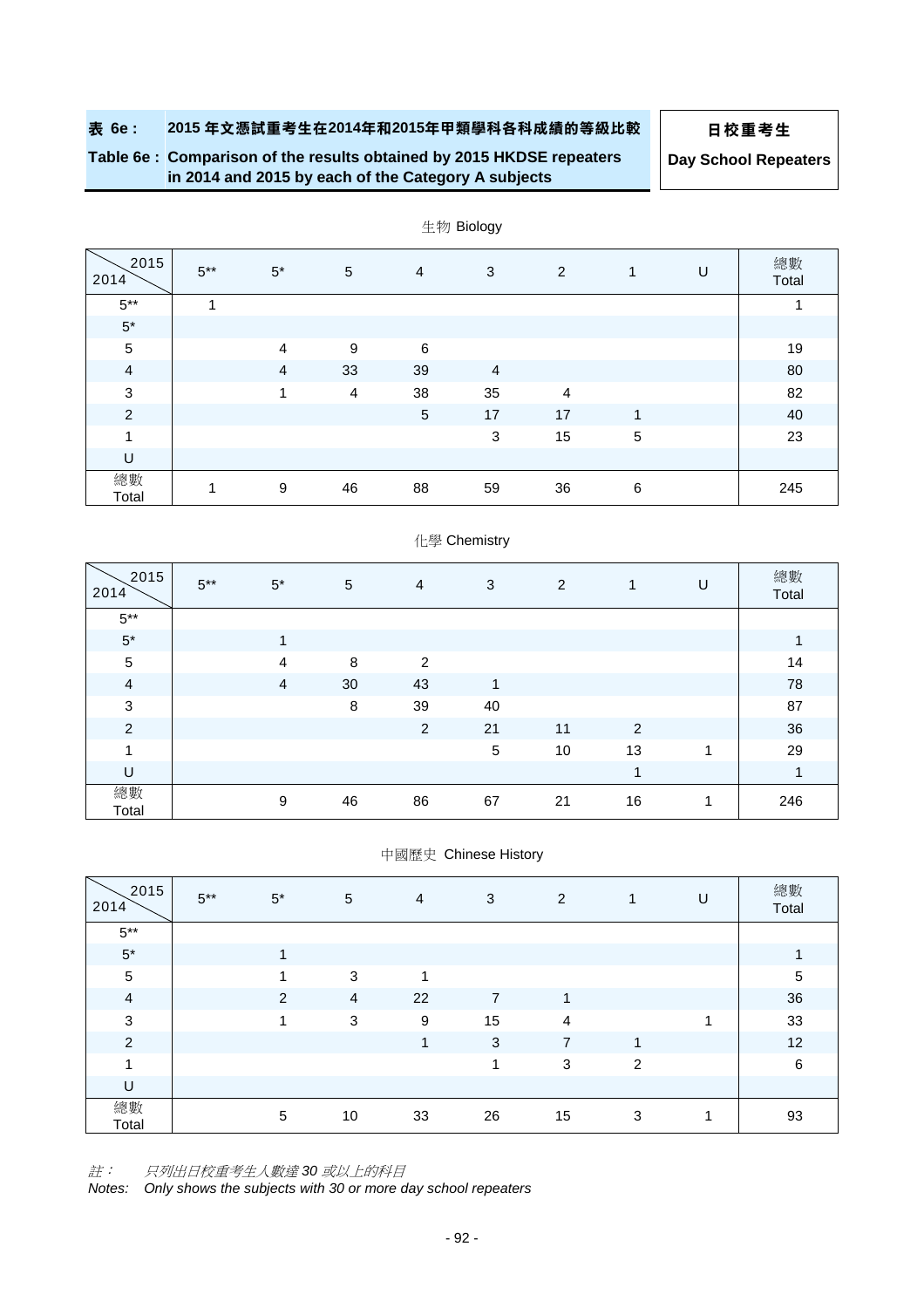# **Table 6e : Comparison of the results obtained by 2015 HKDSE repeaters in 2014 and 2015 by each of the Category A subjects**

**Day School Repeaters**

| 2015<br>2014   | $5***$ | $5*$           | $\sqrt{5}$ | $\overline{4}$ | 3   | 2              | $\mathbf{1}$ | U              | 總數<br>Total |
|----------------|--------|----------------|------------|----------------|-----|----------------|--------------|----------------|-------------|
| $5***$         |        |                |            |                |     |                |              |                |             |
| $5*$           |        | 3              | 1          | 1              |     |                |              |                | 5           |
| $\sqrt{5}$     | 1      | 2              | 7          | 12             | 2   |                |              |                | 24          |
| $\overline{a}$ |        | 13             | 29         | 83             | 45  | $\overline{4}$ | 1            |                | 175         |
| $\sqrt{3}$     |        | $\overline{4}$ | 16         | 125            | 142 | 49             | 3            | 1              | 340         |
| $\overline{2}$ |        |                | 2          | 47             | 136 | 138            | 16           | $\overline{c}$ | 341         |
| 1              |        |                | 1          | 3              | 20  | 72             | 27           |                | 123         |
| U              |        |                |            |                |     | $\overline{2}$ | 6            |                | 8           |
| 總數<br>Total    | 1      | 22             | 56         | 271            | 345 | 265            | 53           | 3              | 1 0 1 6     |

中國語文 Chinese Language

# 2015 <sup>2014</sup> 5\*\* 5\* <sup>5</sup> <sup>4</sup> <sup>3</sup> <sup>2</sup> <sup>1</sup> <sup>U</sup> 總數 Total  $5***$ 5\* 2 2 4 5 | 9 8 2 | 19 4 12 27 41 4 84 3 2 4 37 31 1 75 2 6 23 16 3 48 1 | 15 U | 4 總數 ್ಲಿಮ್ಸ್ | 25 41 86 62 25 9 1 249<br>Total | 249

經濟 Economics

英國語文 English Language

| 2015<br>2014   | $5***$         | $5*$ | 5  | $\overline{4}$ | 3              | $\overline{2}$ | 1              | U | 總數<br>Total    |
|----------------|----------------|------|----|----------------|----------------|----------------|----------------|---|----------------|
| $5***$         |                |      |    |                |                |                |                |   |                |
| $5^\star$      | $\overline{1}$ |      |    |                |                |                |                |   | 1              |
| $\sqrt{5}$     |                |      | 2  | 2              |                |                |                |   | $\overline{4}$ |
| $\overline{4}$ |                | 2    | 15 | 76             | 13             |                |                |   | 106            |
| $\sqrt{3}$     |                |      | 2  | 59             | 233            | 29             | 1              |   | 324            |
| $\overline{2}$ |                |      |    | $\overline{4}$ | 124            | 276            | $\overline{7}$ |   | 411            |
| 1              |                |      |    |                | $\overline{2}$ | 95             | 44             | 3 | 144            |
| U              |                |      |    |                | 1              | $\overline{2}$ | 16             | 4 | 23             |
| 總數<br>Total    |                | 2    | 19 | 141            | 373            | 402            | 68             | 7 | 1 0 1 3        |

註: 只列出日校重考生人數達 *30* 或以上的科目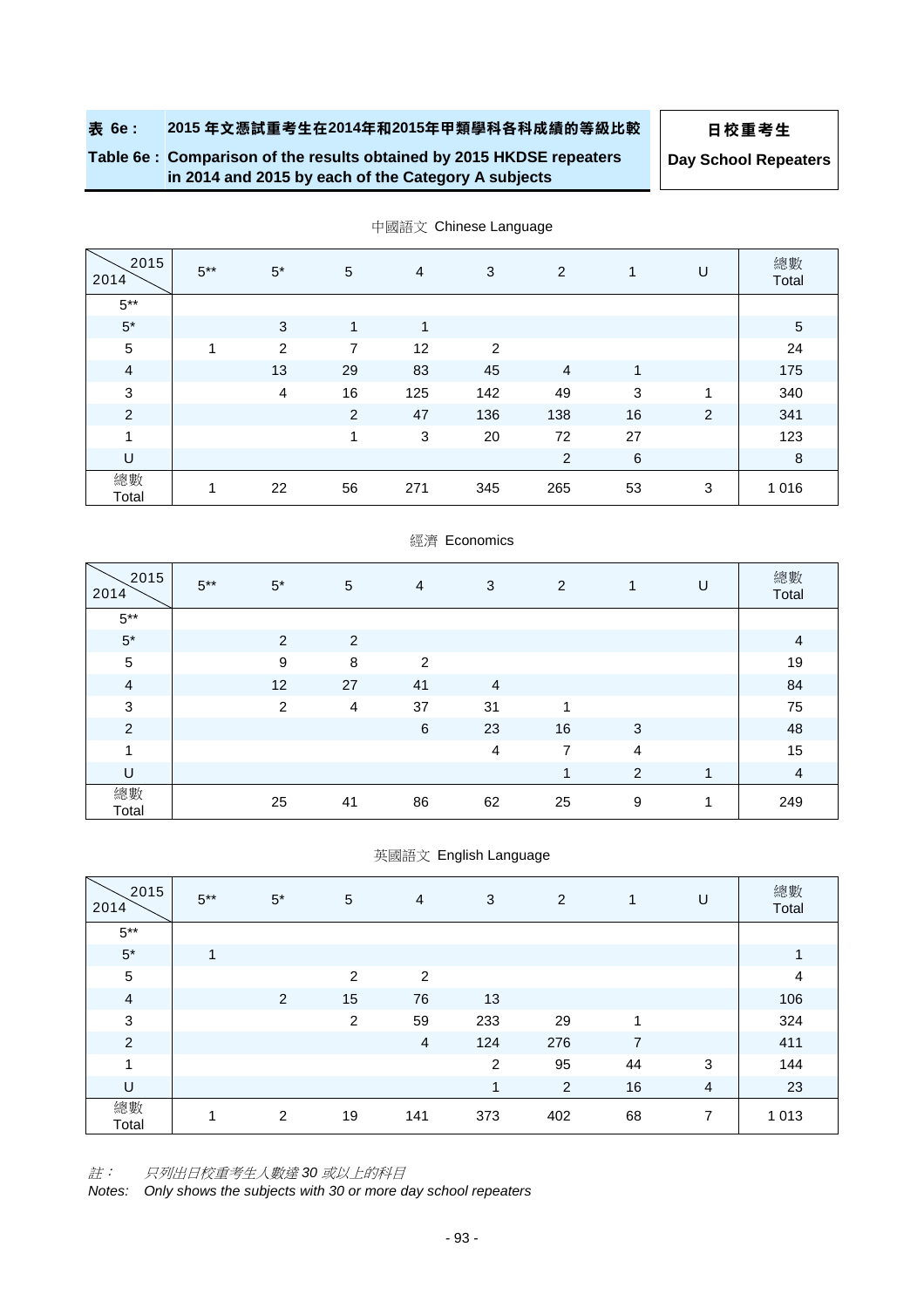# **Table 6e : Comparison of the results obtained by 2015 HKDSE repeaters**

**Day School Repeaters**

**in 2014 and 2015 by each of the Category A subjects**

|                |        |                         |            |                | $\sim$          |              |                |   |                |
|----------------|--------|-------------------------|------------|----------------|-----------------|--------------|----------------|---|----------------|
| 2015<br>2014   | $5***$ | $5^*$                   | $\sqrt{5}$ | $\overline{4}$ | 3               | 2            | 1              | U | 總數<br>Total    |
| $5***$         |        |                         |            |                |                 |              |                |   |                |
| $5^\ast$       |        |                         |            |                |                 |              |                |   |                |
| $\sqrt{5}$     |        | $\overline{\mathbf{A}}$ | 3          |                |                 |              |                |   | 5              |
| $\overline{4}$ |        | 7                       | 8          | 27             | $5\phantom{.0}$ | 4            |                |   | 48             |
| $\mathbf{3}$   |        | 1                       | 2          | 14             | 14              | 4            |                |   | 32             |
| 2              |        |                         |            | $\overline{4}$ | 16              | 8            | $\overline{2}$ |   | 30             |
| 1              |        |                         |            | $\overline{ }$ |                 | $\mathbf{3}$ | 4              | 1 | 6              |
| $\sf U$        |        |                         |            |                |                 |              | 4              | 1 | $\overline{2}$ |
| 總數<br>Total    |        | 9                       | 13         | 47             | 35              | 13           | $\overline{4}$ | 2 | 123            |

地理 Geography

|                |        |                |                |                | 産丈 Filsioly |            |   |   |                |
|----------------|--------|----------------|----------------|----------------|-------------|------------|---|---|----------------|
| 2015<br>2014   | $5***$ | $5^\ast$       | $\sqrt{5}$     | $\overline{4}$ | 3           | 2          | 1 | U | 總數<br>Total    |
| $5***$         |        |                |                |                |             |            |   |   |                |
| $5^\star$      | 1      |                |                | 1              |             |            |   |   | 2              |
| 5              | 1      | $\overline{4}$ | 3              | 3              | 1           |            |   |   | 12             |
| $\overline{4}$ |        | 5              | 5              | 23             | 1           | 1          |   |   | 35             |
| 3              |        | 2              | $\overline{2}$ | $\overline{4}$ | 8           | 1          |   |   | 17             |
| $\overline{2}$ |        |                |                | $\overline{c}$ |             | $\sqrt{5}$ |   |   | $\overline{7}$ |
| 4              |        |                |                |                |             |            | 4 |   | 4              |
| U              |        |                |                |                |             |            |   |   |                |
| 總數<br>Total    | 2      | 11             | 10             | 33             | 10          | 7          | 1 |   | 74             |

# 歷史 History

資訊及通訊科技 Information and Communication Technology

| 2015<br>2014   | $5***$ | $5^*$ | 5 | $\overline{4}$ | 3              | 2              | $\mathbf{1}$ | U | 總數<br>Total |
|----------------|--------|-------|---|----------------|----------------|----------------|--------------|---|-------------|
| $5***$         |        |       |   |                |                |                |              |   |             |
| $5^\star$      |        | 1     |   |                |                |                |              |   | 1           |
| $\sqrt{5}$     | 1      |       | 1 | 1              |                |                |              |   | 3           |
| $\overline{4}$ |        | 2     | 4 | 11             | 1              |                |              |   | 18          |
| $\sqrt{3}$     |        | 1     |   | $\overline{ }$ | 9              | 2              |              |   | 19          |
| $\overline{2}$ |        |       |   |                | $\overline{4}$ | 11             | 1            |   | 16          |
| $\overline{ }$ |        |       |   |                |                | $\overline{2}$ | ٠            |   | 3           |
| $\sf U$        |        |       |   |                |                |                |              |   |             |
| 總數<br>Total    |        | 4     | 5 | 19             | 14             | 15             | 3            |   | 61          |

註: 只列出日校重考生人數達 *30* 或以上的科目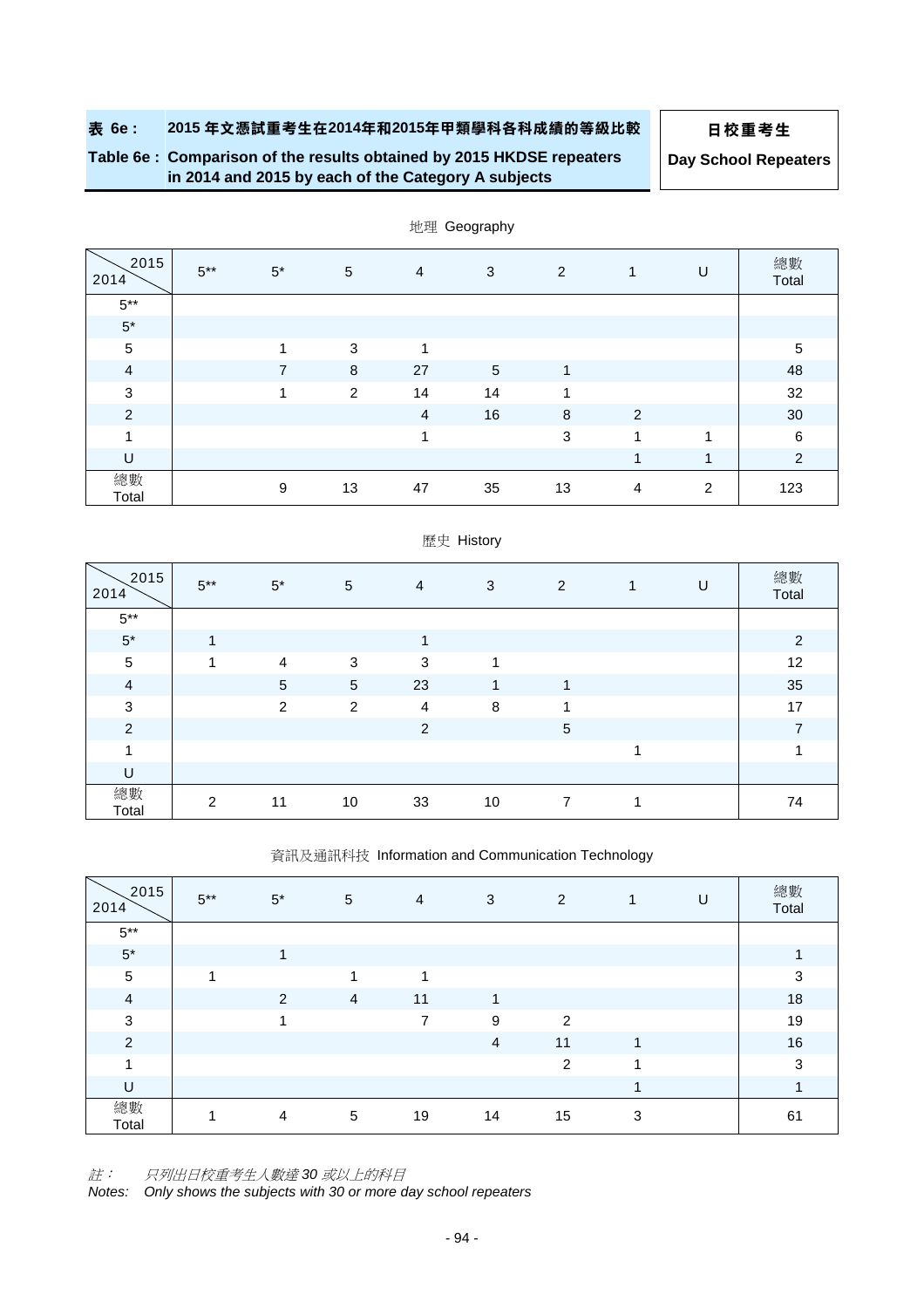# **Table 6e : Comparison of the results obtained by 2015 HKDSE repeaters in 2014 and 2015 by each of the Category A subjects**

**Day School Repeaters**

| 2015<br>2014   | $5***$ | $5^*$ | 5  | $\overline{4}$ | 3   | $\overline{2}$ | $\mathbf{1}$ | U              | 總數<br>Total |
|----------------|--------|-------|----|----------------|-----|----------------|--------------|----------------|-------------|
| $5***$         |        |       |    |                |     |                |              |                |             |
| $5*$           | 2      |       |    | 1              |     |                |              |                | 3           |
| $\sqrt{5}$     | 2      | 9     | 12 | 13             | 1   |                |              |                | 37          |
| $\overline{4}$ | 3      | 15    | 36 | 156            | 66  | 6              | 1            |                | 283         |
| $\mathbf{3}$   | 1      | 1     | 11 | 155            | 190 | 58             | $\sqrt{5}$   |                | 421         |
| $\overline{2}$ |        |       |    | 13             | 68  | 103            | 12           |                | 196         |
| 1              |        |       |    |                | 13  | 27             | 20           | $\overline{2}$ | 62          |
| U              |        |       |    |                |     |                |              | 1              | 1           |
| 總數<br>Total    | 8      | 25    | 59 | 338            | 338 | 194            | 38           | 3              | 1 0 0 3     |

通識教育 Liberal Studies

#### 數學必修部分 Mathematics Compulsory Part

| 2015<br>2014   | $5***$       | $5*$           | 5   | $\overline{4}$ | 3   | 2   | $\mathbf{1}$   | U              | 總數<br>Total |
|----------------|--------------|----------------|-----|----------------|-----|-----|----------------|----------------|-------------|
| $5***$         |              | $\overline{2}$ |     |                |     |     |                |                | 2           |
| $5*$           | 3            | $\overline{4}$ | 4   |                |     |     |                |                | 11          |
| $\mathbf 5$    | 6            | 24             | 29  | 13             |     |     |                |                | 72          |
| $\overline{4}$ | $\mathbf{1}$ | 30             | 93  | 158            | 13  | 1   |                |                | 296         |
| $\sqrt{3}$     |              | 1              | 7   | 180            | 102 | 16  |                |                | 306         |
| $\overline{c}$ |              |                |     | 18             | 89  | 91  | $\overline{7}$ |                | 205         |
| 1              |              |                |     |                | 11  | 58  | 26             | 4              | 99          |
| U              |              |                |     |                |     | 3   | 3              | $\overline{7}$ | 13          |
| 總數<br>Total    | 10           | 61             | 133 | 369            | 215 | 169 | 36             | 11             | 1 0 0 4     |

數學延伸部分(微積分與統計) Mathematics Extended Part (Calculus and Statistics)

| 2015<br>2014   | $5***$ | $5^*$ | 5                       | $\overline{4}$ | 3               | 2              | $\mathbf{1}$ | U | 總數<br>Total    |
|----------------|--------|-------|-------------------------|----------------|-----------------|----------------|--------------|---|----------------|
| $5^{\ast\ast}$ |        |       |                         |                |                 |                |              |   |                |
| $5^\star$      |        |       |                         |                |                 |                |              |   |                |
| $\,$ 5 $\,$    |        | 3     | $\overline{\mathbf{A}}$ | 2              | 1               |                |              |   | $\overline{7}$ |
| $\overline{a}$ | 1      | 2     | 9                       | $\overline{7}$ | 3               |                |              |   | 22             |
| $\sqrt{3}$     |        | 2     | 3                       | 6              | 6               | 2              |              |   | 19             |
| $\overline{2}$ |        |       | 1                       | 2              | $5\phantom{.0}$ | 2              | 1            |   | 11             |
| 1              |        |       |                         | 1              | 1               | $\overline{2}$ |              |   | $\sqrt{5}$     |
| U              |        |       |                         |                |                 |                |              |   |                |
| 總數<br>Total    | 1      | 7     | 14                      | 18             | 16              | 6              | 1            | и | 64             |

註: 只列出日校重考生人數達 *30* 或以上的科目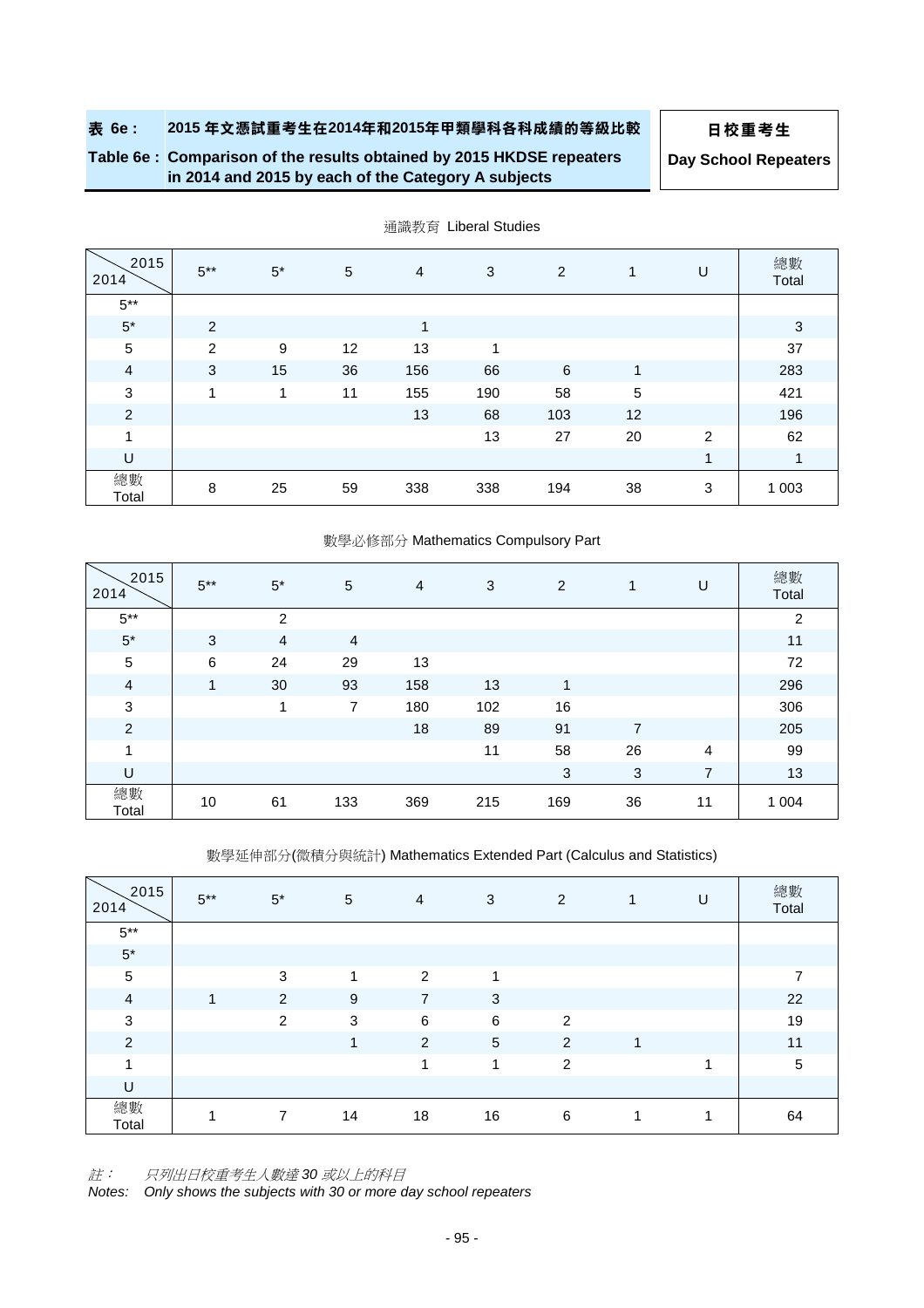# **Table 6e : Comparison of the results obtained by 2015 HKDSE repeaters in 2014 and 2015 by each of the Category A subjects**

**Day School Repeaters**

| 2015<br>2014   | $5***$ | $5^*$          | $\sqrt{5}$ | $\overline{4}$ | 3              | 2 | 1                          | U                       | 總數<br>Total      |
|----------------|--------|----------------|------------|----------------|----------------|---|----------------------------|-------------------------|------------------|
| $5^{\ast\ast}$ |        |                |            |                |                |   |                            |                         |                  |
| $5^\star$      |        | $\overline{ }$ | 1          |                |                |   |                            |                         | 2                |
| $\sqrt{5}$     |        | $\overline{2}$ | 5          |                | 2              |   |                            |                         | $\boldsymbol{9}$ |
| $\overline{4}$ |        | $\sqrt{5}$     | 9          | $\overline{7}$ | 3              | 1 |                            |                         | 25               |
| 3              |        | 4              | 7          | 10             | $\overline{4}$ | 3 |                            |                         | 25               |
| 2              |        |                | 1          | $\mathbf{1}$   | 3              | 3 |                            |                         | 8                |
| 4              |        |                |            |                |                |   |                            |                         | $\overline{ }$   |
| U              |        |                |            |                |                |   | $\boldsymbol{\mathcal{A}}$ | $\overline{\mathbf{A}}$ | 3                |
| 總數<br>Total    |        | 9              | 23         | 18             | 12             | 8 | $\overline{2}$             | и                       | 73               |

#### 數學延伸部分(代數與微積分) Mathematics Extended Part (Algebra and Calculus)

| 2015<br>2014   | $5***$         | $5^*$          | 5  | $\overline{4}$ | 3  | 2  | $\mathbf{1}$ | U | 總數<br>Total |
|----------------|----------------|----------------|----|----------------|----|----|--------------|---|-------------|
| $5***$         |                |                |    |                |    |    |              |   |             |
| $5*$           | $\overline{1}$ | 2              |    |                |    |    |              |   | 3           |
| $\sqrt{5}$     |                | 9              | 9  | 1              |    |    |              |   | 19          |
| $\overline{4}$ |                | 6              | 25 | 20             | 1  |    |              |   | 52          |
| $\mathbf{3}$   |                | $\overline{2}$ | 10 | 30             | 37 | 5  |              |   | 84          |
| $\overline{c}$ |                |                |    | 7              | 18 | 15 | 2            | 1 | 43          |
| 1              |                |                |    |                | 3  | 8  | 7            | 1 | 19          |
| U              |                |                |    |                |    |    |              |   |             |
| 總數<br>Total    | $\mathbf{1}$   | 19             | 44 | 58             | 59 | 28 | 9            | 2 | 220         |

# 物理 Physics

#### 科學 – 組合科學 Science – Combined Science

| 2015<br>2014   | $5***$ | $5*$ | $\overline{5}$ | $\overline{4}$ | 3  | 2              | $\mathbf{1}$   | U | 總數<br>Total    |
|----------------|--------|------|----------------|----------------|----|----------------|----------------|---|----------------|
| $5***$         |        |      |                |                |    |                |                |   |                |
| $5^{\star}$    |        |      |                |                |    |                |                |   |                |
| $\sqrt{5}$     |        |      | 1              | 1              |    |                |                |   | 2              |
| $\overline{4}$ |        |      |                | 6              |    |                |                |   | 6              |
| $\sqrt{3}$     |        |      |                | 10             | 10 | 3              |                |   | 23             |
| $\overline{c}$ |        |      |                |                | 5  | $\overline{4}$ |                |   | $9\,$          |
| 1              |        |      |                |                | 1  | $\overline{7}$ | $\overline{2}$ |   | 10             |
| U              |        |      |                |                |    | 1              | 1              |   | $\overline{2}$ |
| 總數<br>Total    |        |      | 1              | 17             | 16 | 15             | 3              |   | 52             |

註: 只列出日校重考生人數達 *30* 或以上的科目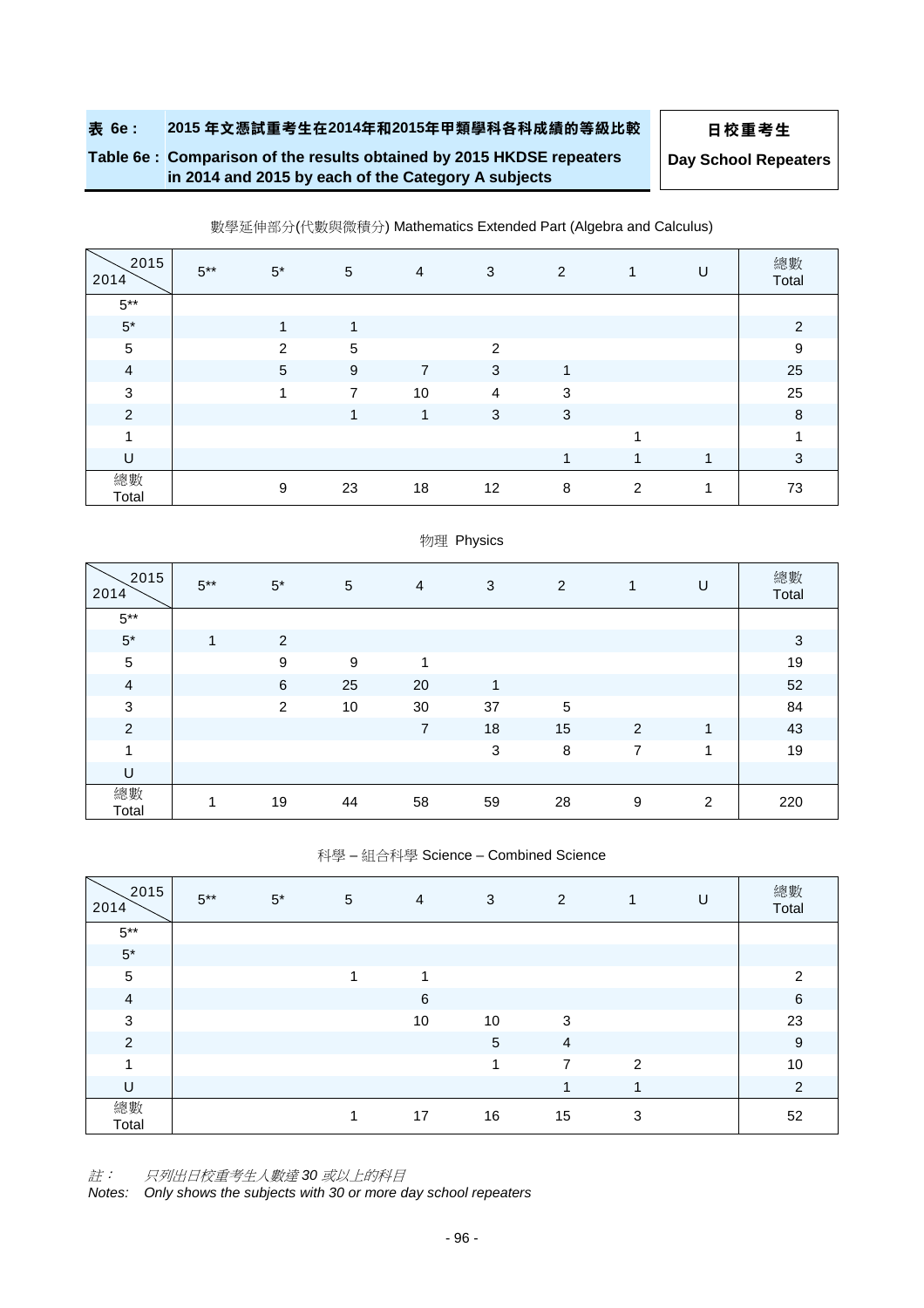**Table 6f : Comparison of the results obtained by 2015 HKDSE repeaters in 2014 and 2015 by each of the Category A subjects**

**All Repeaters**

| 2015<br>2014   | $5***$         | $5*$           | 5   | 4   | 3   | 2              | 1  | U  | 總數<br>Total    |
|----------------|----------------|----------------|-----|-----|-----|----------------|----|----|----------------|
| $5***$         | 2              |                |     |     |     |                |    |    | $\overline{2}$ |
| $5^\star$      | 3              | 2              |     |     |     |                |    |    | $\overline{5}$ |
| $\sqrt{5}$     | $\overline{4}$ | 15             | 27  | 14  |     |                |    |    | 60             |
| $\overline{4}$ | 6              | 29             | 118 | 169 | 48  | $\overline{2}$ | 1  |    | 373            |
| $\mathbf{3}$   |                | $\overline{2}$ | 22  | 125 | 175 | 46             | 4  |    | 374            |
| $\overline{2}$ |                |                | 2   | 16  | 74  | 95             | 21 | 3  | 211            |
| 1              |                |                | 1   | 2   | 9   | 57             | 58 | 3  | 130            |
| U              |                |                |     | 1   | 1   |                | 9  | 7  | 18             |
| 總數<br>Total    | 15             | 48             | 170 | 327 | 307 | 200            | 93 | 13 | 1 1 7 3        |

生物 Biology

#### 化學 Chemistry

| 2015<br>2014   | $5***$         | $5*$ | 5              | 4              | 3   | 2   | 1              | U  | 總數<br>Total |
|----------------|----------------|------|----------------|----------------|-----|-----|----------------|----|-------------|
| $5***$         | $\overline{2}$ | 2    |                |                |     |     |                |    | 4           |
| $5*$           | 3              | 13   | $\overline{4}$ |                |     |     |                |    | 20          |
| $\sqrt{5}$     | 9              | 23   | 31             | 13             | 1   |     |                |    | 77          |
| $\overline{4}$ | 2              | 33   | 110            | 202            | 43  | 1   |                |    | 391         |
| 3              |                | 1    | 31             | 139            | 164 | 35  | $\overline{4}$ | 1  | 375         |
| $\overline{2}$ |                | 1    | 1              | 8              | 55  | 44  | 23             | 1  | 133         |
| 1              |                |      |                | $\overline{2}$ | 11  | 29  | 39             | 12 | 93          |
| U              |                |      |                | 4              |     |     | 12             | 10 | 23          |
| 總數<br>Total    | 16             | 73   | 177            | 365            | 274 | 109 | 78             | 24 | 1 1 1 6     |

#### 中國歷史 Chinese History

| 2015<br>2014   | $5***$         | $5*$           | $\sqrt{5}$ | $\overline{4}$ | 3              | 2            | 1              | U              | 總數<br>Total    |
|----------------|----------------|----------------|------------|----------------|----------------|--------------|----------------|----------------|----------------|
| $5***$         |                |                |            |                |                |              |                |                |                |
| $5*$           |                | 1              | 1          |                |                |              |                |                | 2              |
| 5              | 3              | $\sqrt{5}$     | 7          | 7              | $\overline{4}$ | 1            |                |                | 27             |
| $\overline{a}$ | $\overline{4}$ | $\overline{7}$ | 19         | 58             | 35             | 6            | 1              |                | 130            |
| $\mathbf{3}$   |                | 4              | 5          | 31             | 79             | 27           | $\overline{4}$ | 1              | 148            |
| $\overline{2}$ |                |                |            | 2              | 10             | 30           | 12             | 3              | 57             |
| 1              |                |                |            | 1              | $\sqrt{3}$     | $\mathbf{3}$ | $\,6$          | $\overline{4}$ | 17             |
| U              |                |                |            |                |                | 1            |                | 3              | $\overline{4}$ |
| 總數<br>Total    | 7              | 14             | 32         | 99             | 131            | 68           | 23             | 11             | 385            |

註: 只列出日校重考生人數達 *30* 或以上的科目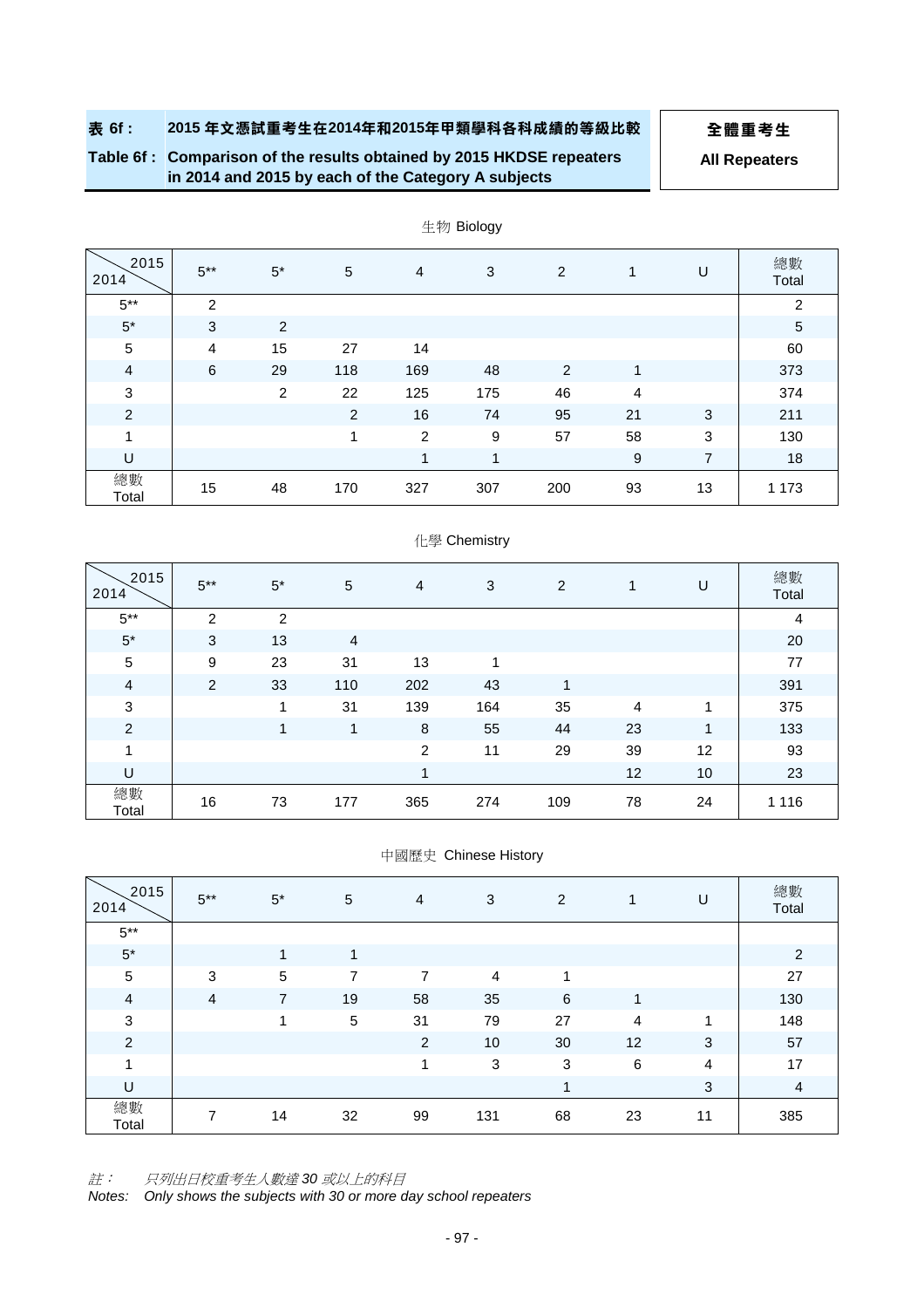**Table 6f : Comparison of the results obtained by 2015 HKDSE repeaters in 2014 and 2015 by each of the Category A subjects**

**All Repeaters**

| 2015<br>2014   | $5***$ | $5*$           | 5              | $\overline{4}$ | 3       | 2       | 1          | U              | 總數<br>Total |
|----------------|--------|----------------|----------------|----------------|---------|---------|------------|----------------|-------------|
| $5***$         | 3      | $\overline{2}$ |                |                |         |         |            |                | 5           |
| $5*$           | 1      | 8              | $\overline{4}$ | $\overline{4}$ | 2       |         |            | 2              | 21          |
| $\sqrt{5}$     | 3      | 16             | 29             | 40             | 19      |         |            | 3              | 110         |
| $\overline{4}$ | 3      | 35             | 111            | 383            | 297     | 60      | $\sqrt{5}$ | $\overline{7}$ | 901         |
| $\sqrt{3}$     | 1      | 9              | 59             | 431            | 816     | 376     | 31         | 15             | 1738        |
| $\overline{2}$ |        | 2              | 8              | 185            | 879     | 1 4 8 2 | 324        | 37             | 2917        |
| 1              |        |                | 1              | 4              | 84      | 468     | 477        | 48             | 1 0 8 2     |
| U              |        |                |                |                | 1       | 12      | 33         | 21             | 67          |
| 總數<br>Total    | 11     | 72             | 212            | 1 0 4 7        | 2 0 9 8 | 2 3 9 8 | 870        | 133            | 6841        |

中國語文 Chinese Language

#### 經濟 Economics

| 2015<br>2014   | $5***$ | $5*$ | 5              | 4   | 3   | 2   | 1              | U  | 總數<br>Total    |
|----------------|--------|------|----------------|-----|-----|-----|----------------|----|----------------|
| $5***$         | 2      |      |                |     |     |     |                |    | $\overline{2}$ |
| $5*$           | 1      | 10   | 10             | 1   |     |     |                |    | 22             |
| $\sqrt{5}$     | 3      | 30   | 52             | 29  |     |     |                |    | 114            |
| $\overline{4}$ | 4      | 48   | 119            | 270 | 53  | 11  |                |    | 505            |
| $\mathbf{3}$   |        | 5    | 16             | 121 | 139 | 58  | 3              |    | 342            |
| $\overline{c}$ |        |      | $\overline{2}$ | 15  | 57  | 88  | 15             |    | 177            |
| 1              |        |      |                | 1   | 9   | 32  | 69             | 10 | 121            |
| U              |        |      |                |     |     | 5   | $\overline{7}$ | 6  | 18             |
| 總數<br>Total    | 10     | 93   | 199            | 437 | 258 | 194 | 94             | 16 | 1 3 0 1        |

#### 英國語文 English Language

| 2015<br>2014   | $5***$ | $5*$           | 5   | 4       | 3              | 2    | 1   | U              | 總數<br>Total |
|----------------|--------|----------------|-----|---------|----------------|------|-----|----------------|-------------|
| $5***$         | 2      | $\overline{2}$ |     |         |                |      |     |                | 4           |
| $5*$           | 8      | 6              | 8   | 3       |                |      |     |                | 25          |
| $\sqrt{5}$     | 2      | 22             | 45  | 58      | 2              | 1    |     |                | 130         |
| $\overline{4}$ |        | $\overline{5}$ | 73  | 628     | 134            | 6    | 3   | $\overline{5}$ | 854         |
| $\mathbf{3}$   |        |                | 6   | 395     | 1507           | 201  | 9   | $\overline{2}$ | 2 1 2 0     |
| $\overline{c}$ |        |                |     | 12      | 695            | 1876 | 138 | 14             | 2735        |
| 1              |        |                |     |         | $\overline{4}$ | 416  | 540 | 38             | 998         |
| U              |        |                |     |         | 1              | 10   | 76  | 96             | 183         |
| 總數<br>Total    | 12     | 35             | 132 | 1 0 9 6 | 2 3 4 3        | 2510 | 766 | 155            | 7 0 4 9     |

註: 只列出日校重考生人數達 *30* 或以上的科目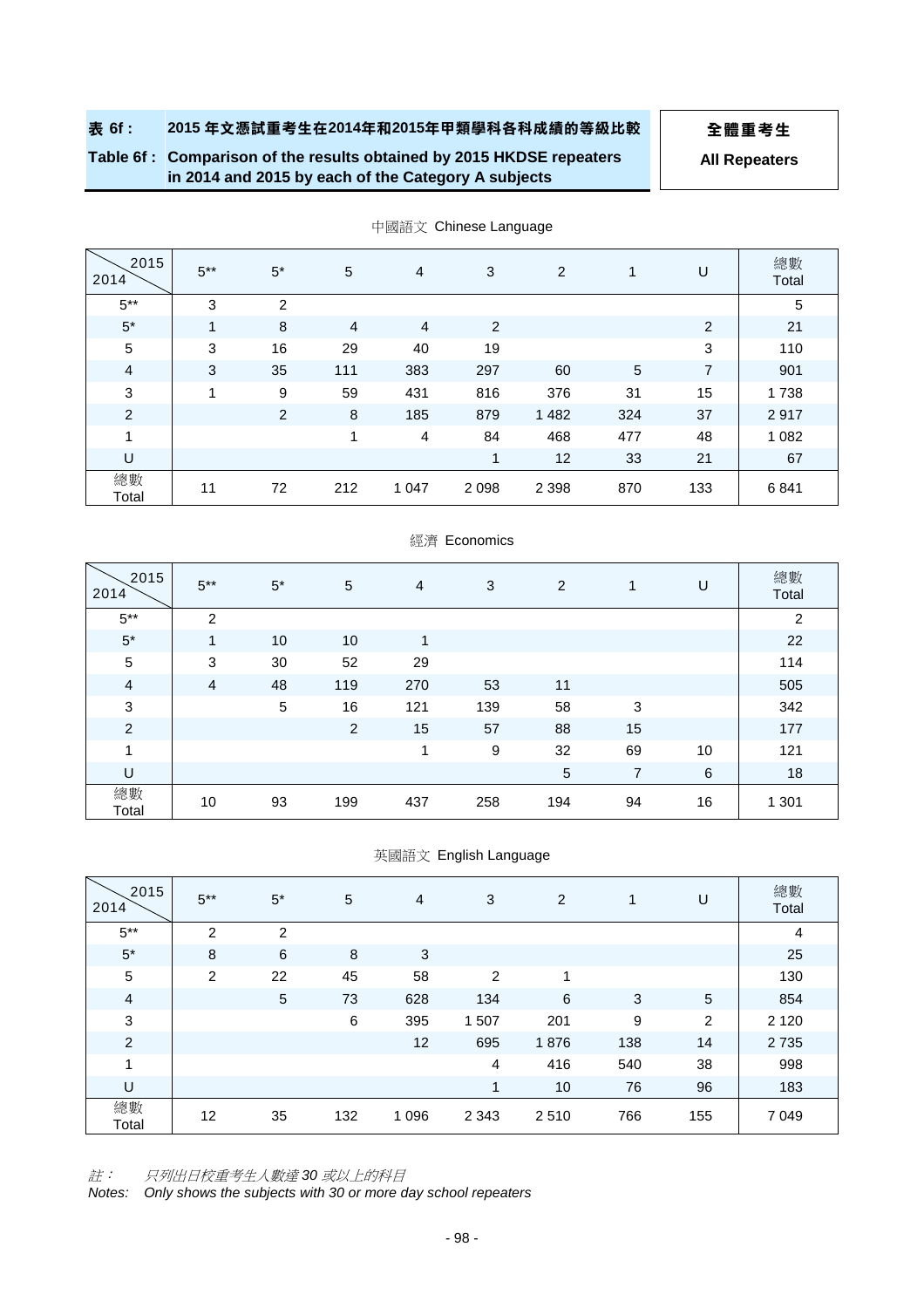**Table 6f : Comparison of the results obtained by 2015 HKDSE repeaters in 2014 and 2015 by each of the Category A subjects**

**All Repeaters**

| 2015<br>2014   | $5***$ | $5^*$ | 5  | 4              | 3              | 2              | 1              | U          | 總數<br>Total |
|----------------|--------|-------|----|----------------|----------------|----------------|----------------|------------|-------------|
| $5***$         |        |       |    |                |                |                |                |            |             |
| $5^\star$      |        |       |    |                |                |                |                |            |             |
| $\,$ 5 $\,$    | 1      | 1     | 9  | 20             | $\overline{4}$ |                |                |            | 35          |
| $\overline{a}$ | 1      | 22    | 23 | 94             | 32             | $\overline{7}$ |                |            | 179         |
| $\mathbf{3}$   |        | 4     | 7  | 53             | 69             | 25             | $\overline{4}$ | 2          | 161         |
| 2              |        |       |    | $\overline{7}$ | 32             | 42             | 13             | $\sqrt{5}$ | 99          |
| 1              |        |       |    | 1              | 4              | 21             | 22             | 5          | 53          |
| U              |        |       |    |                |                |                | $\overline{2}$ | 10         | 12          |
| 總數<br>Total    | 2      | 24    | 39 | 175            | 141            | 95             | 41             | 22         | 539         |

地理 Geography

|                |                |                |                | $-$            |    |         |                |                |                |
|----------------|----------------|----------------|----------------|----------------|----|---------|----------------|----------------|----------------|
| 2015<br>2014   | $5***$         | $5^\ast$       | 5              | $\overline{4}$ | 3  | 2       | 1              | U              | 總數<br>Total    |
| $5***$         |                |                |                |                |    |         |                |                |                |
| $5^\star$      | $\overline{A}$ | 4              | 1              | 4              |    |         |                |                | 4              |
| $\sqrt{5}$     | $\overline{2}$ | $\overline{4}$ | 6              | 13             | 3  |         |                |                | 28             |
| $\overline{4}$ | 2              | 15             | 21             | 78             | 36 | 7       |                | $\mathbf{1}$   | 160            |
| 3              |                | $\overline{c}$ | $\overline{4}$ | 25             | 37 | 21      | $\overline{2}$ |                | 91             |
| 2              |                |                |                | $\sqrt{5}$     | 12 | 23      | 4              |                | 44             |
| 1              |                |                |                |                | 1  | $\,6\,$ | $\overline{4}$ | 3              | 14             |
| U              |                |                |                |                |    |         |                | $\overline{2}$ | $\overline{2}$ |
| 總數<br>Total    | 5              | 22             | 32             | 122            | 89 | 57      | 10             | 6              | 343            |

# 歷史 History

資訊及通訊科技 Information and Communication Technology

| 2015<br>2014   | $5***$       | $5*$           | 5  | 4              | 3  | 2  | 1              | U            | 總數<br>Total    |
|----------------|--------------|----------------|----|----------------|----|----|----------------|--------------|----------------|
| $5^{\ast\ast}$ |              |                |    |                |    |    |                |              |                |
| $5^\star$      |              | 4              |    |                |    |    |                |              | 1              |
| $\sqrt{5}$     | 1            | 2              | 6  | 3              | 1  |    |                |              | 13             |
| $\overline{4}$ | $\mathbf{1}$ | 10             | 15 | 54             | 9  | 1  |                |              | 90             |
| $\mathbf{3}$   |              | $\overline{2}$ | 4  | 35             | 61 | 15 |                |              | 117            |
| $\overline{2}$ |              |                |    | $\overline{a}$ | 17 | 40 | $\overline{7}$ |              | 68             |
| 1              |              |                |    |                | 1  | 9  | 7              | $\mathbf{3}$ | 20             |
| U              |              |                |    |                |    |    | 2              |              | $\overline{2}$ |
| 總數<br>Total    | 2            | 15             | 25 | 96             | 89 | 65 | 16             | 3            | 311            |

註: 只列出日校重考生人數達 *30* 或以上的科目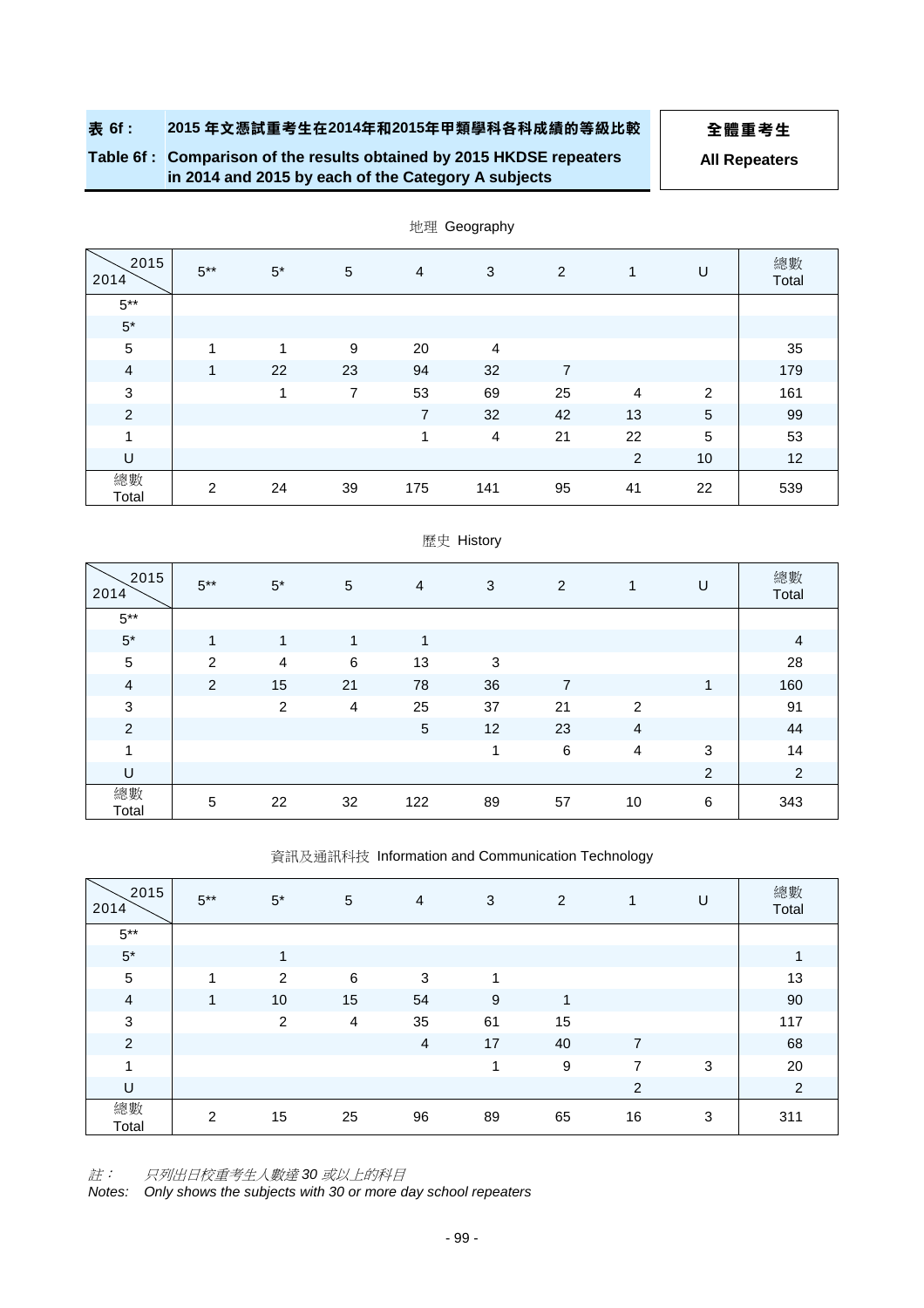**Table 6f : Comparison of the results obtained by 2015 HKDSE repeaters in 2014 and 2015 by each of the Category A subjects**

**All Repeaters**

| 2015<br>2014   | $5***$ | $5*$ | 5           | 4       | 3    | 2       | 1               | U              | 總數<br>Total |
|----------------|--------|------|-------------|---------|------|---------|-----------------|----------------|-------------|
| $5***$         |        |      | 1           |         |      |         |                 |                |             |
| $5*$           | 3      |      | 6           | 9       |      |         |                 |                | 18          |
| 5              | 8      | 22   | 28          | 61      | 13   | 1       | 1               |                | 134         |
| $\overline{4}$ | 21     | 71   | 163         | 653     | 362  | 50      | 9               |                | 1 3 2 9     |
| $\mathbf 3$    | 6      | 16   | 61          | 540     | 853  | 408     | 63              | 2              | 1949        |
| $\overline{2}$ |        |      | $\mathbf 1$ | 62      | 271  | 436     | 138             | $\overline{7}$ | 915         |
| 1              |        |      |             | 2       | 32   | 122     | 179             | 23             | 358         |
| U              |        |      |             |         |      | 2       | $6\phantom{1}6$ | 11             | 19          |
| 總數<br>Total    | 38     | 109  | 260         | 1 3 2 7 | 1531 | 1 0 1 9 | 396             | 43             | 4723        |

通識教育 Liberal Studies

#### 數學必修部分 Mathematics Compulsory Part

| 2015<br>2014   | $5***$ | $5*$ | 5   | 4              | 3              | 2       | $\mathbf{1}$ | U   | 總數<br>Total |
|----------------|--------|------|-----|----------------|----------------|---------|--------------|-----|-------------|
| $5***$         | 11     | 6    | 4   |                |                |         |              |     | 21          |
| $5*$           | 20     | 51   | 29  | 13             | 1              |         |              |     | 114         |
| 5              | 24     | 113  | 218 | 145            | $\overline{2}$ |         | 4            |     | 503         |
| $\overline{4}$ | 16     | 134  | 502 | 1 1 4 0        | 211            | 12      | 1            |     | 2016        |
| 3              | 1      | 5    | 30  | 611            | 623            | 197     | 3            | 1   | 1 4 7 1     |
| $\overline{c}$ |        |      |     | 75             | 322            | 536     | 100          | 6   | 1 0 3 9     |
| $\mathbf{1}$   |        |      | 1   | $\overline{2}$ | 36             | 343     | 355          | 65  | 802         |
| U              |        |      |     |                |                | 15      | 32           | 64  | 111         |
| 總數<br>Total    | 72     | 309  | 784 | 1986           | 1 1 9 5        | 1 1 0 3 | 492          | 136 | 6077        |

數學延伸部分(微積分與統計) Mathematics Extended Part (Calculus and Statistics)

| 2015<br>2014   | $5***$ | $5*$ | 5  | 4          | 3  | 2              |                | U          | 總數<br>Total    |
|----------------|--------|------|----|------------|----|----------------|----------------|------------|----------------|
| $5***$         |        |      |    |            |    |                |                |            | 3              |
| $5*$           |        | 3    |    |            |    |                |                |            | $\overline{4}$ |
| 5              |        | 6    | 11 | 11         |    |                |                |            | 30             |
| $\overline{a}$ | 3      | 12   | 32 | 41         | 18 | 6              |                |            | 112            |
| $\mathbf 3$    |        | 2    | 14 | 28         | 31 | $\overline{4}$ | 2              |            | 81             |
| $\overline{2}$ |        | 1    | 4  | $\sqrt{5}$ | 12 | 17             | 11             |            | 50             |
| и              |        |      |    | 3          | 2  | 6              | $\overline{2}$ | ۸          | 14             |
| U              |        |      |    |            | 4  |                | -4             | $\sqrt{5}$ | $\overline{7}$ |
| 總數<br>Total    | 5      | 25   | 61 | 90         | 65 | 33             | 16             | 6          | 301            |

註: 只列出日校重考生人數達 *30* 或以上的科目